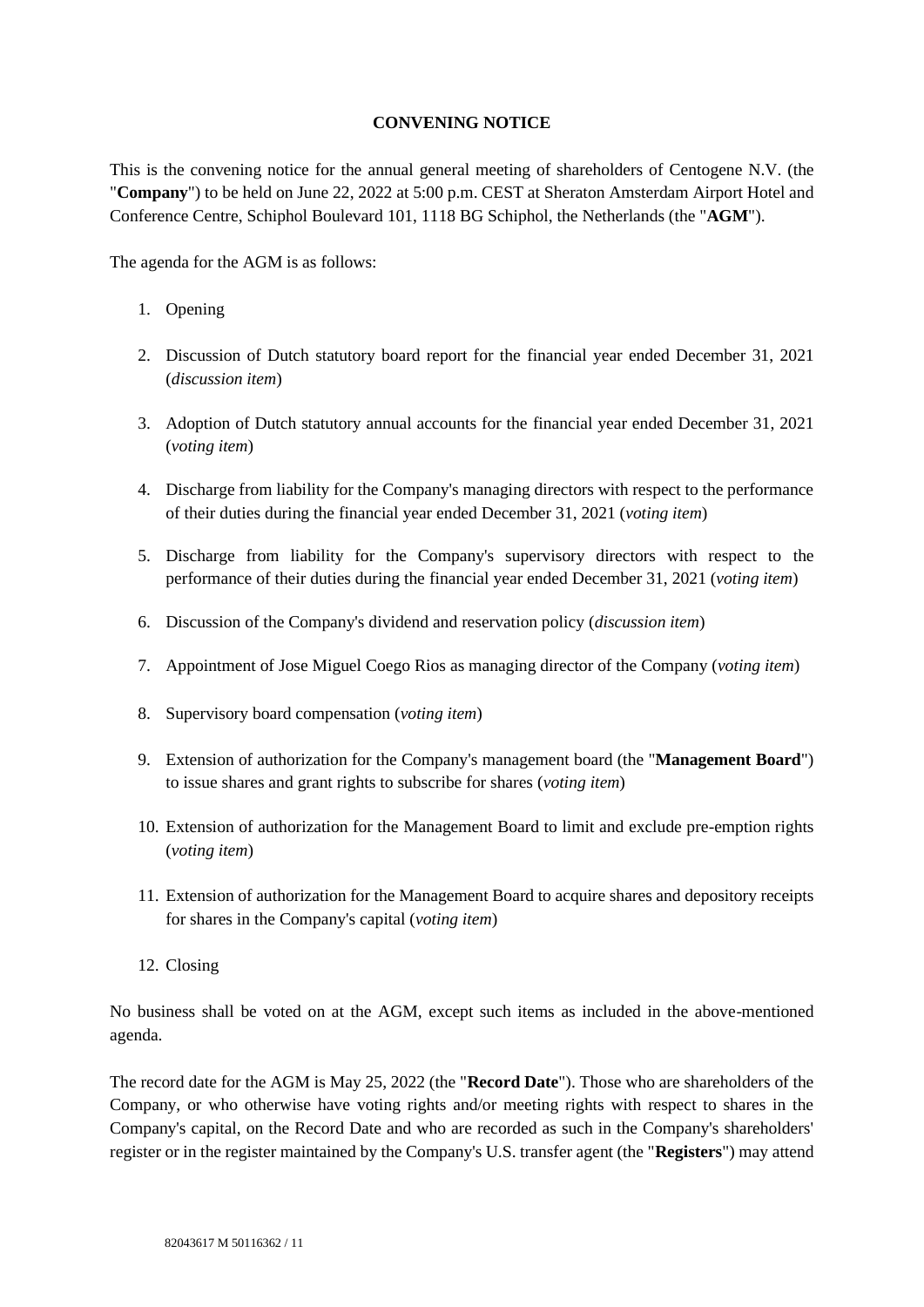and, if relevant, vote at the AGM ("**Persons with Meeting Rights**"), irrespective of changes to their shareholdings or rights after the Record Date.

Those who beneficially own shares in the Company's capital in an account at a bank, a financial institution, an account holder or other financial intermediary (the "**Beneficial Owners**") on the Record Date, must also have their financial intermediary or their agent with whom the underlying shares are on deposit issue a proxy to them which confirms they are authorized to take part in and vote at the AGM.

Persons with Meeting Rights and Beneficial Owners who wish to attend the AGM, in person or represented by proxy, must notify the Company in writing of their identity and intention to attend the AGM (an "**Attendance Notice**") no later than 6:00 a.m. CEST on the fourth day prior to the AGM (the "**Cut-off Time**"). Beneficial Owners must enclose with their Attendance Notice (i) proof of their beneficial ownership of the relevant underlying shares in the Company's capital, such as a recent account statement, and (ii) their signed proxy from the relevant shareholder who is registered in either of the Registers as the holder of those underlying shares on the Record Date.

Persons with Meeting Rights and Beneficial Owners who have duly provided an Attendance Notice to the Company may have themselves represented at the AGM through the use of a written or electronically recorded proxy. Proxyholders must submit a signed proxy to the Company no later than the Cut-off Time and present a copy of their proxy upon entry to the AGM. A proxy form can be downloaded from the Company's website (http://www.centogene.com).

Any Attendance Notice, proof of beneficial ownership or signed proxy to be sent to the Company as part of the procedures described above must be provided via regular mail or e-mail to:

> *Centogene N.V. c/o Reto Wenger Am Strande 7 18055 Rostock Germany (Reto.Wenger@centogene.com)*

Any Attendance Notice, proof of beneficial ownership or signed proxy received after the Cut-off Time may be ignored. Persons with Meeting Rights, Beneficial Owners and proxyholders who have not complied with the procedures described above may be refused entry to the AGM.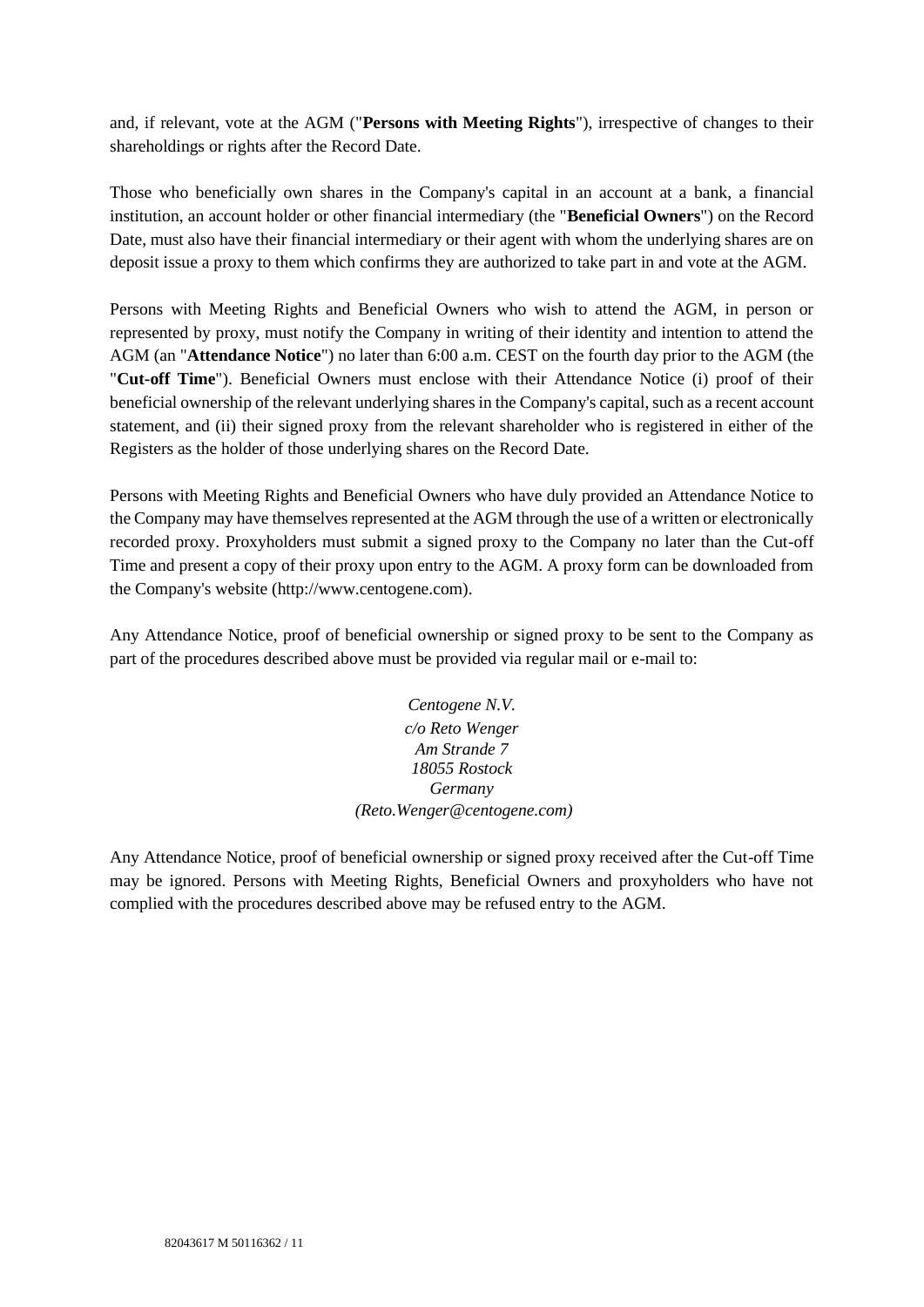#### **EXPLANATORY NOTES TO THE AGENDA**

## **2. Discussion of Dutch statutory board report for the financial year ended December 31, 2021 (***discussion item***)**

The Company's statutory board report over the financial year 2021 has been made available on the Company's website (http://www.centogene.com) and at the Company's office address.

## **3. Adoption of Dutch statutory annual accounts for the financial year ended December 31, 2021 (***voting item***)**

The Company's annual accounts over the financial year 2021 have been made available on the Company's website (http://www.centogene.com) and at the Company's office address. It is proposed that these annual accounts be adopted.

# **4. Release from liability for the Company's managing directors with respect to the performance of their duties during the financial year ended December 31, 2021 (***voting item***)**

It is proposed that the Company's managing directors be released from liability for the exercise of their duties during the financial year 2021. The scope of this release from liability extends to the exercise of their respective duties insofar as these are reflected in the Company's statutory board report or annual accounts over the financial year 2021 or in other public disclosures.

# **5. Release from liability for the Company's supervisory directors with respect to the performance of their duties during the financial year ended December 31, 2021 (***voting item***)**

It is proposed that the Company's supervisory directors be released from liability for the exercise of their duties during the financial year 2021. The scope of this release from liability extends to the exercise of their respective duties insofar as these are reflected in the Company's statutory board report or annual accounts over the financial year 2021 or in other public disclosures.

#### **6. Discussion of the Company's dividend and reservation policy (***discussion item***)**

The Company has never paid or declared any cash dividends on its shares, and the Company does not anticipate paying any cash dividends on its shares in the foreseeable future. The Company intends to retain available funds and future earnings to fund the development and expansion of its business. Under Dutch law, the Company may only pay dividends to the extent its shareholders' equity (*eigen vermogen*) exceeds the sum of the Company's paid-up and calledup share capital plus the reserves required to be maintained by Dutch law or by the Company's articles of association (if any). Subject to such restrictions, any future determination to pay dividends will be at the discretion of the Management Board and the Company's supervisory board (the "**Supervisory Board**") and will depend upon a number of factors, including the Company's results of operations, financial condition, future prospects, contractual restrictions, restrictions imposed by applicable law and other factors the Management Board and the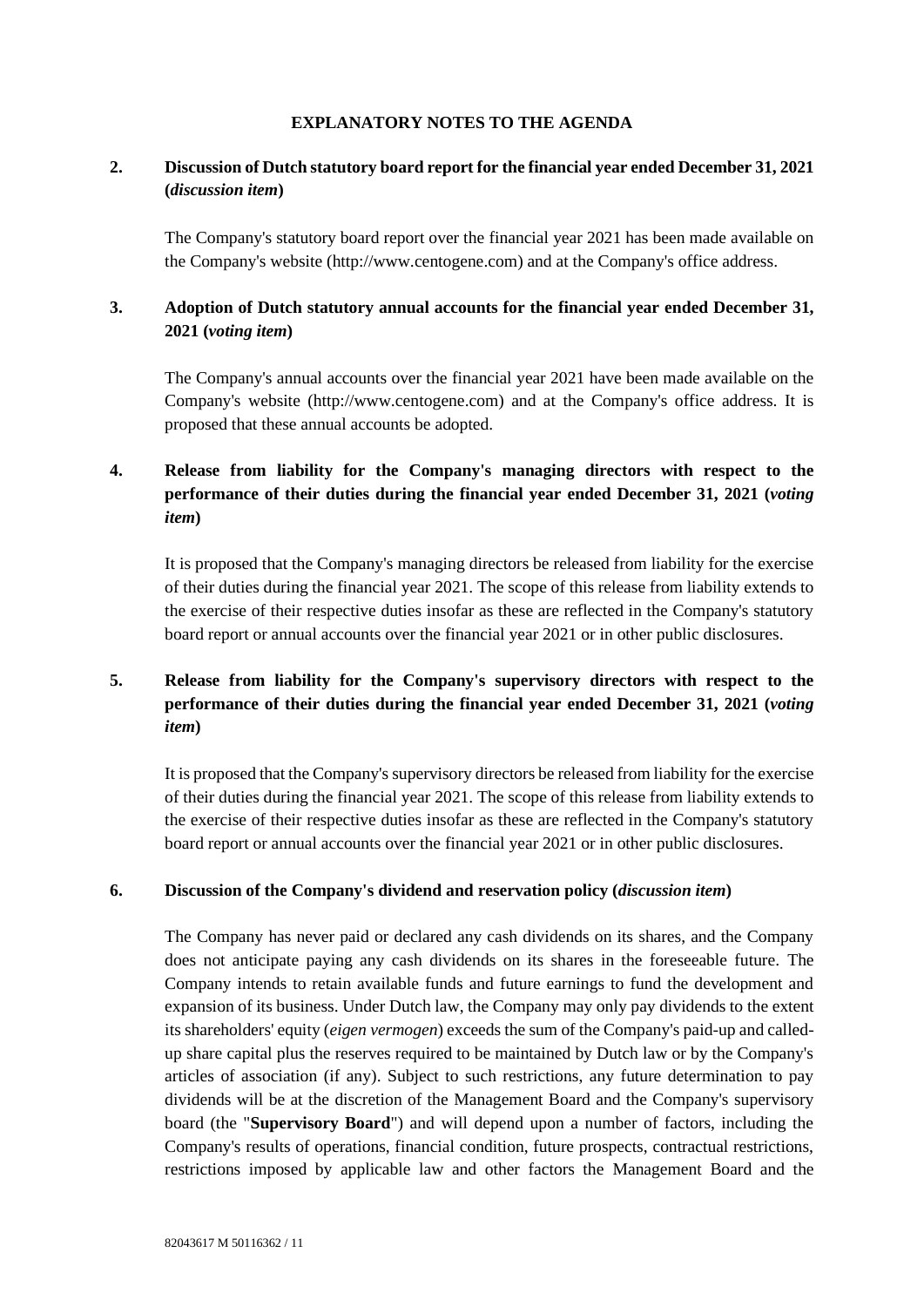Supervisory Board deem relevant. If and when the Company does intend to distribute a dividend, such dividend may be distributed in the form of cash only or shares only, through a combination of the foregoing (cash and shares) or through a choice dividend (cash or shares), in each case subject to applicable law.

## **7. Appointment of Jose Miguel Coego Rios as managing director of the Company (***voting item***)**

The Supervisory Board has made a binding nomination to appoint Mr Jose Miguel Coego Rios as a managing director of the Company. Mr. Coego Rios is proposed for appointment for a period ending at the end of the annual general meeting of shareholders of the Company to be held in 2026. Mr. Coego Rios will serve as the Company's Chief Financial Officer.

Jose Miguel Coego Rios, our Executive Vice President of Finance & Legal, is an experienced senior executive with broad expertise in finance and commercial leadership roles in the pharmaceutical and biotech sectors. Effective April 1, 2022, he has assumed the role of Interim CFO. Mr. Coego Rios has an extensive track record in achieving sales and expenses targets, team management and development, and steering multi-country projects. Most recently, he was Vice President & General Manager South Europe at Orphazyme A/S, a late-stage clinical biotech company. Before that he was Vice President & CFO EMEA at Mundipharma, a multinational pharmaceutical company. Earlier in his career, Mr. Coego Rios served in several senior management positions at Shire Pharmaceuticals between 2011 and 2019, most recently as CFO LATAM and General Manager of the Andean region. Mr. Coego Rios has gained notable international exposure having completed positions in Colombia, Brazil, Spain, and the United Kingdom.

#### **8. Supervisory board compensation (***voting item***)**

At the recommendation of the Company's compensation committee (the "**Compensation Committee**"), the Supervisory Board proposes the following changes to the compensation packages of the Supervisory Board members as of the financial year 2022:

#### Cash component:

- a. Each member of the Supervisory Board shall receive a fixed cash fee of EUR 20,000 (gross) per annum;
- b. the chairman of the Supervisory Board (the "**Chairman**") shall receive an additional fixed cash fee of EUR 15,000 (gross) per annum;
- c. the vice-chairman of the Supervisory Board (the "**Vice-Chairman**") shall receive an additional fixed cash fee of EUR 10,000 (gross) per annum;
- d. the chairman of the Company's audit committee (the "**Audit Committee**") shall receive an additional fixed cash fee of EUR 10,000 (gross) per annum;
- e. the chairman of the Compensation Committee shall receive an additional fixed cash fee of EUR 2,000 (gross) per annum;
- f. if a Supervisory Board member would serve as such and/or in any of the additional capacities described above for part, but not all, of a financial year, the fixed cash fees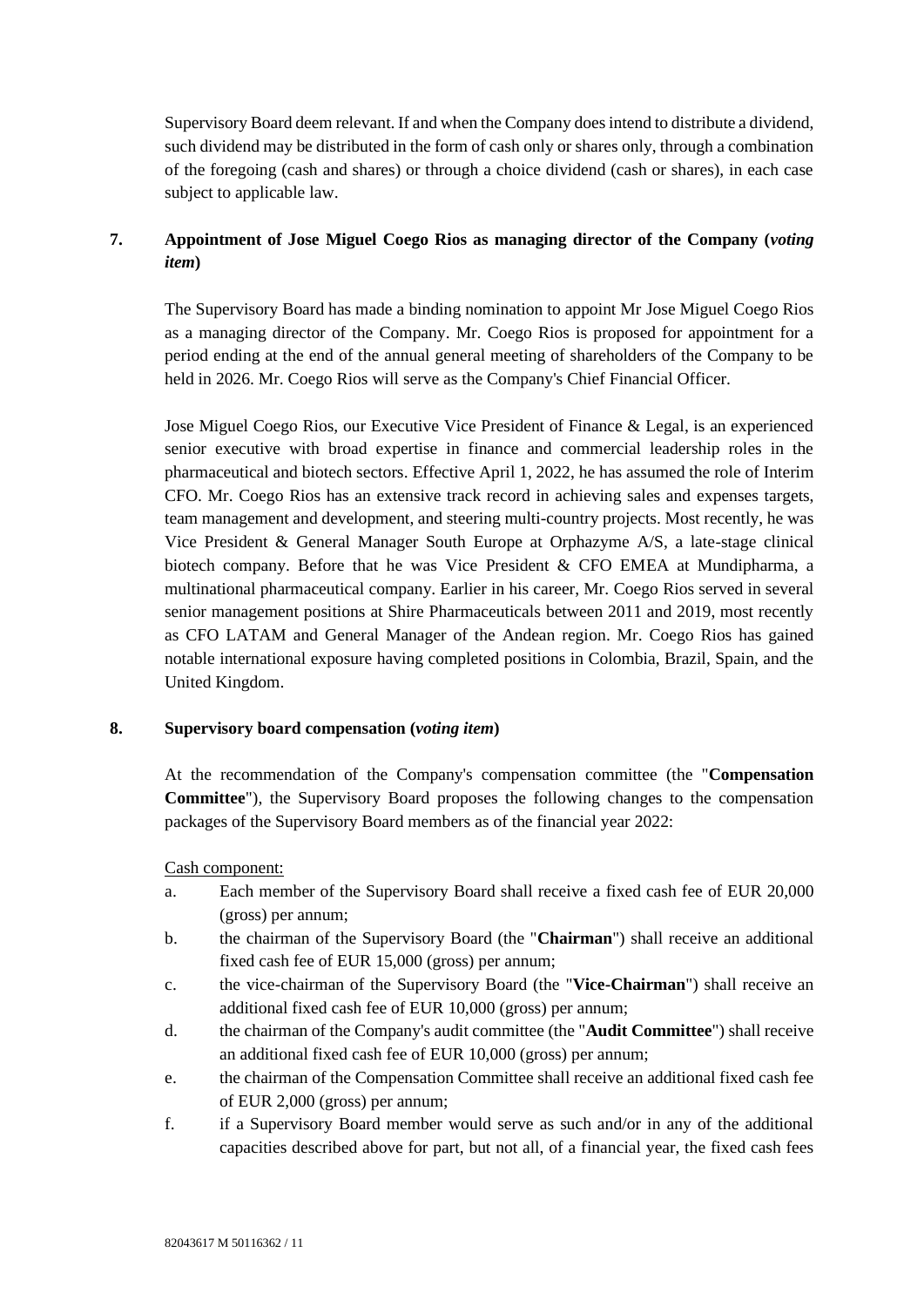referred to above shall be adjusted and, if already paid, shall promptly be reimbursed by such Supervisory Board member to the Company on a pro rata tempore basis; and

g. for the financial year 2022, the Supervisory Board members' cash compensation already paid to them shall reduce their entitlement to the fixed cash fees referred to above.

Equity component under the Company's long-term incentive plan:

- a. Each member of the Supervisory Board shall annually receive an award of options ("**Options**") and restricted stock units ("**RSUs**") for ordinary shares in the Company's capital ("**Shares**") (such Options and RSUs collectively, the "**LTIs**") with a value of EUR 140,000 multiplied by the LTI Factor (as defined below);
- b. the Chairman shall annually receive additional LTIs with a value of EUR 105,000 multiplied by the LTI Factor (as defined below);
- c. the Vice-Chairman shall annually receive additional LTIs with a value of EUR 70,000 multiplied by the LTI Factor (as defined below);
- d. the chairman of the Audit Committee shall annually receive additional LTIs with a value of EUR 70,000 multiplied by the LTI Factor (as defined below);
- e. the chairman of the Compensation Committee shall annually receive additional LTIs with a value of EUR 14,000 multiplied by the LTI Factor (as defined below);
- f. the LTIs shall be granted retrospectively for the preceding financial year following the audit of the Company's annual accounts over such financial year;
- g. each LTI shall consist of:
	- i. RSUs for 75% of the value of the LTI; and
	- ii. Options for 25% of the value of the LTI;
- h. for the purpose of calculating the value of the LTIs:
- i. the assumed value of an Option shall be 66.67% of the End of Year VWAP (as defined below);
	- i. the assumed value of an RSU shall be 100% of the End of Year VWAP (as defined below); and
	- ii. the "**End of Year VWAP**" shall be the volume-weighted average stock price of the Shares on the principal stock exchange where they have been admitted for trading calculated over a 60 trading day period preceding December 31 of the financial year preceding the relevant Grant Date;
- j. the "**LTI Factor**" for the LTIs shall be calculated as follows:
- k. the LTI Factor shall be 100% if the End of Year VWAP for the financial year preceding the relevant Grant Date (the "**Reference FY**") exceeds the End of Year VWAP for the financial year preceding the Reference FY by at least 25%;
	- i. the LTI Factor shall be 75% if the End of Year VWAP for the Reference FY exceeds the End of Year VWAP for the financial year preceding the Reference FY by at least 15% but less than 25%; and
	- ii. the LTI Factor shall be 50% if the End of Year VWAP for the Reference FY exceeds the End of Year VWAP for the financial year preceding the Reference FY by less than 15%;
- l. the LTIs shall:
	- i. vest in four equal instalments on each relevant anniversary of the Grant Date:
	- ii. vest in full upon the occurrence of a Change of Control, provided the holder of the LTIs is an Eligible Participant on the date of such Change of Control;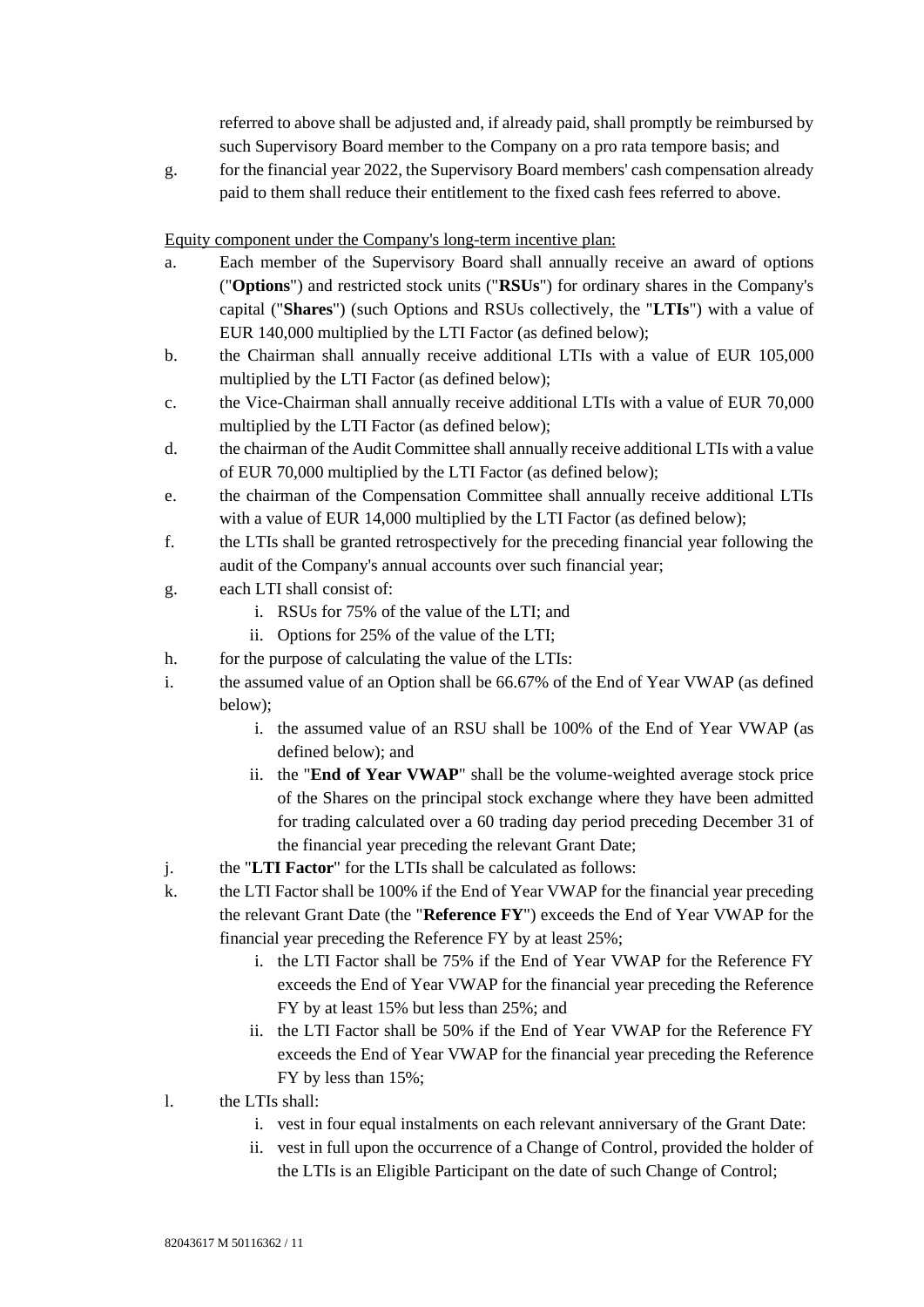- iii. expire on the ten year anniversary of the applicable Grant Date;
- iv. not be subject to any performance criteria (without prejudice to the applicable LTI Factor);
- v. have no exercise price (as regards the RSUs comprised in the LTIs) and shall have FMV (as defined in the Company's long-term incentive plan) as exercise price (as regards the Options comprised in the LTIs); and
- vi. be settled in Shares.
- m. if a Supervisory Board member would serve as such and/or in any of the additional capacities described above for part, but not all, of a financial year, the entitlement to the LTIs shall be adjusted and, if already made, shall promptly be forfeited by such Supervisory Board member on a pro rata tempore basis; and
- n. if a Supervisory Board member was in office during all or part of a financial year but would cease to be a Supervisory Board member before the LTIs are granted for such financial year, such former Supervisory Board member shall retain his or her entitlement to such LTIs subject to the terms set forth above.

Each of Mr. Hubert Birner, Mr. Guido Prehn and Mr. Eric Souêtre has waived the equity component of his compensation as described above, for the duration of his term as a member of the Supervisory Board.

## **9. Extension of authorization for the Management Board to issue shares and grant rights to subscribe for shares (***voting item***)**

The Management Board has been authorized, for a period of five years following the 2021 annual general meeting of shareholders held on June 24, 2021 (the "**2021 AGM**"), to resolve to issue ordinary shares and/or grant rights to subscribe for ordinary shares, in each case up to the Company's authorized share capital included in its articles of association from time to time. It is proposed that this authorization be extended to expire five years following the date of this AGM. If the resolution proposed under this agenda item 9 is passed, the proposed authorization shall replace the currently existing authorization.

### **10. Extension of authorization for the Management Board to limit and exclude pre-emption rights (***voting item***)**

The Management Board has been authorized, for a period of five years following the 2021 AGM, to limit and/or exclude pre-emption rights in relation to an issuance of, or a granting of rights to subscribe for, ordinary shares resolved upon by the Management Board. It is proposed that this authorization be extended to expire five years following the date of this AGM. If the resolution proposed under this agenda item 10 is passed, the proposed authorization shall replace the currently existing authorization.

## **11. Extension of authorization for the Management Board to acquire shares and depository receipts for shares in the Company's capital (***voting item***)**

The Management Board has been authorized, for a period of 18 months following the 2021 AGM, to resolve for the Company to acquire fully paid-up ordinary shares in the Company's capital (and depository receipts for such ordinary shares), by any means, including through